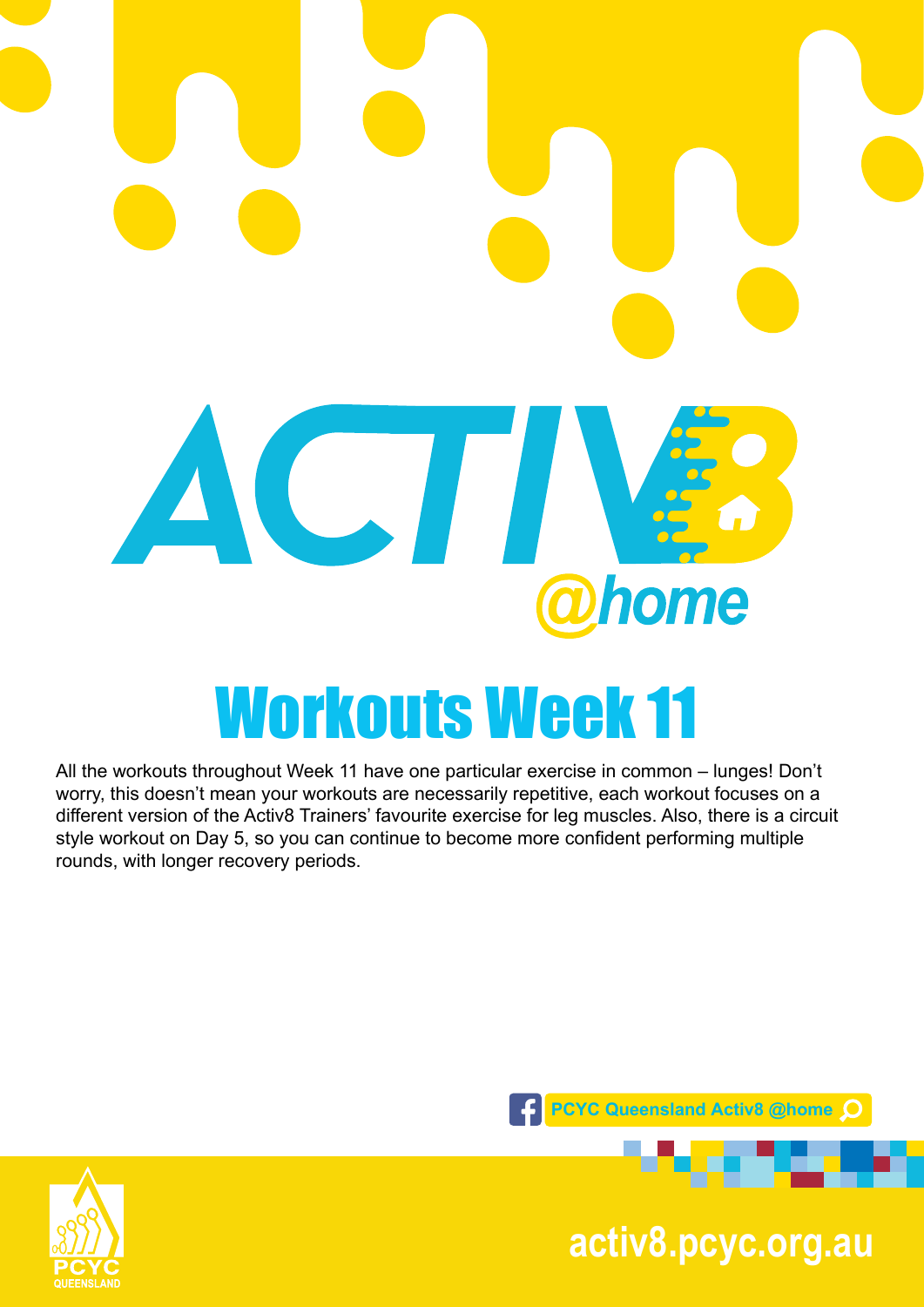

Use an exercise mat to perform push up plank jack, back extension with clap, flutters, mountain climbers, dead bugs, and four point kneeling hover. Alternatively, do these exercises over a carpeted area for extra cushioning. If you are able to complete 3 rounds of this workout easily, challenge yourself to complete a fourth round!

| <b>Day 1 Exercises</b>     | <b>Interval</b> | <b>Seconds</b> | $\checkmark$ |
|----------------------------|-----------------|----------------|--------------|
| <b>Bear Crawls</b>         | <b>Work</b>     | 30             |              |
|                            | Rest            | 10             |              |
| Push Up Plank Jack         | <b>Work</b>     | 30             |              |
|                            | Rest            | 10             |              |
| <b>Burpees</b>             | <b>Work</b>     | 30             |              |
|                            | Rest            | 10             |              |
| <b>Right Static Lunge</b>  | <b>Work</b>     | 30             |              |
|                            | Rest            | 10             |              |
|                            | <b>Work</b>     | 30             |              |
| Left Static Lunge          | Rest            | 10             |              |
|                            | <b>Work</b>     | 30             |              |
| Squat Jumps                | Rest            | 10             |              |
| Back Extension with a Clap | <b>Work</b>     | 30             |              |
|                            | Rest            | 10             |              |
| <b>Flutters</b>            | <b>Work</b>     | 30             |              |
|                            | Rest            | 10             |              |
| <b>Mountain Climbers</b>   | <b>Work</b>     | 30             |              |
|                            | Rest            | 10             |              |
| Dead Bugs                  | <b>Work</b>     | 30             |              |
|                            | Rest            | 10             |              |
| Four Point Kneeling Hover  | <b>Work</b>     | 30             |              |
|                            | Rest            | 10             |              |
| <b>Rounds</b>              | $3 - 4$         |                |              |



an an a



**pcyc.org.au**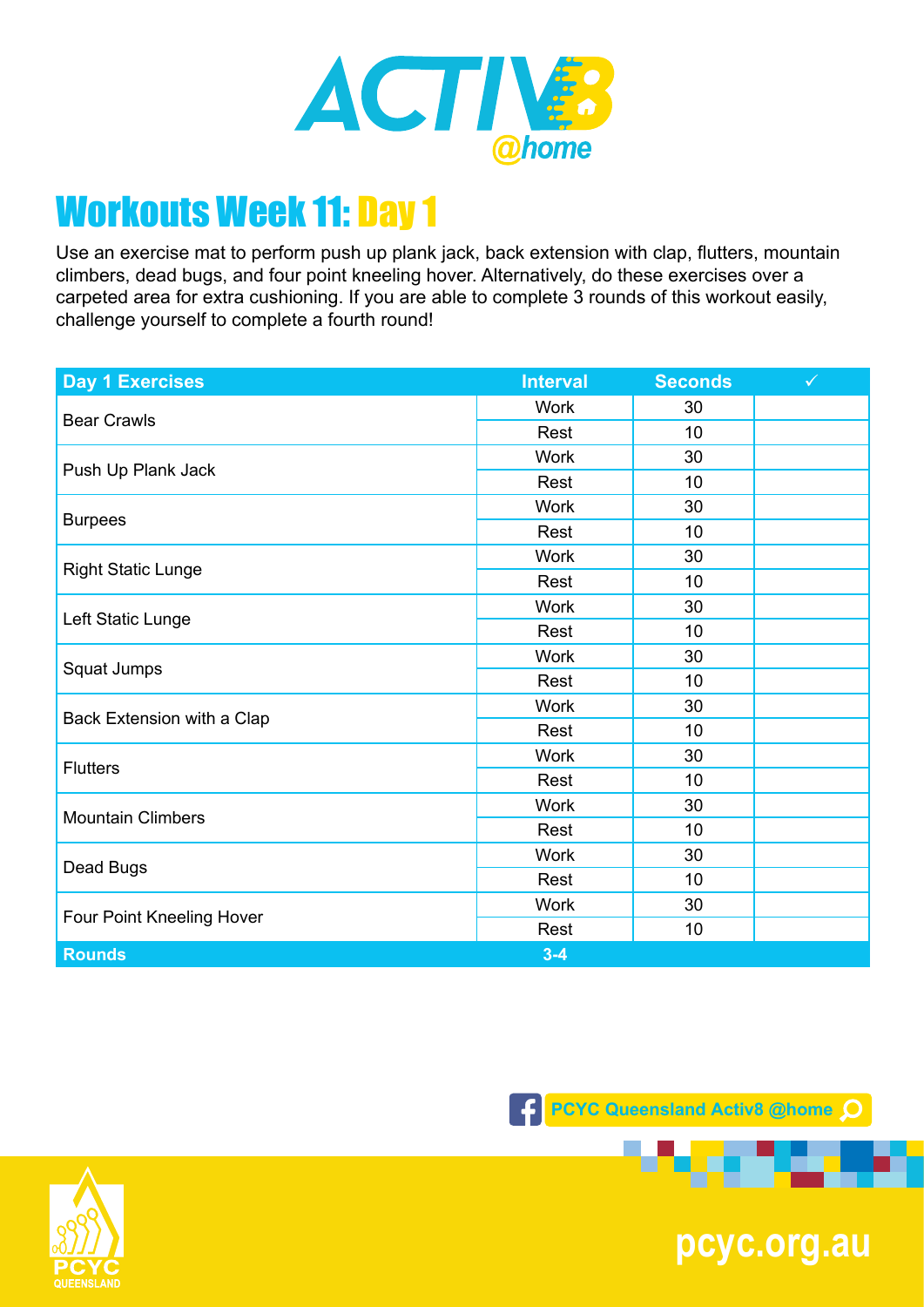

Spend the day resting, to recover from integrating new exercises such as the the push up plank jack, four point kneeling hover and back extension with a clap into your Activ8 @home program.

Can't wait to keep training? Check out the PCYC Queensland Activ8 @home Facebook Group for daily challenges, innovative exercise ideas and fitness inspiration!



**pcyc.org.au activ8.pcyc.org.au**

. . .

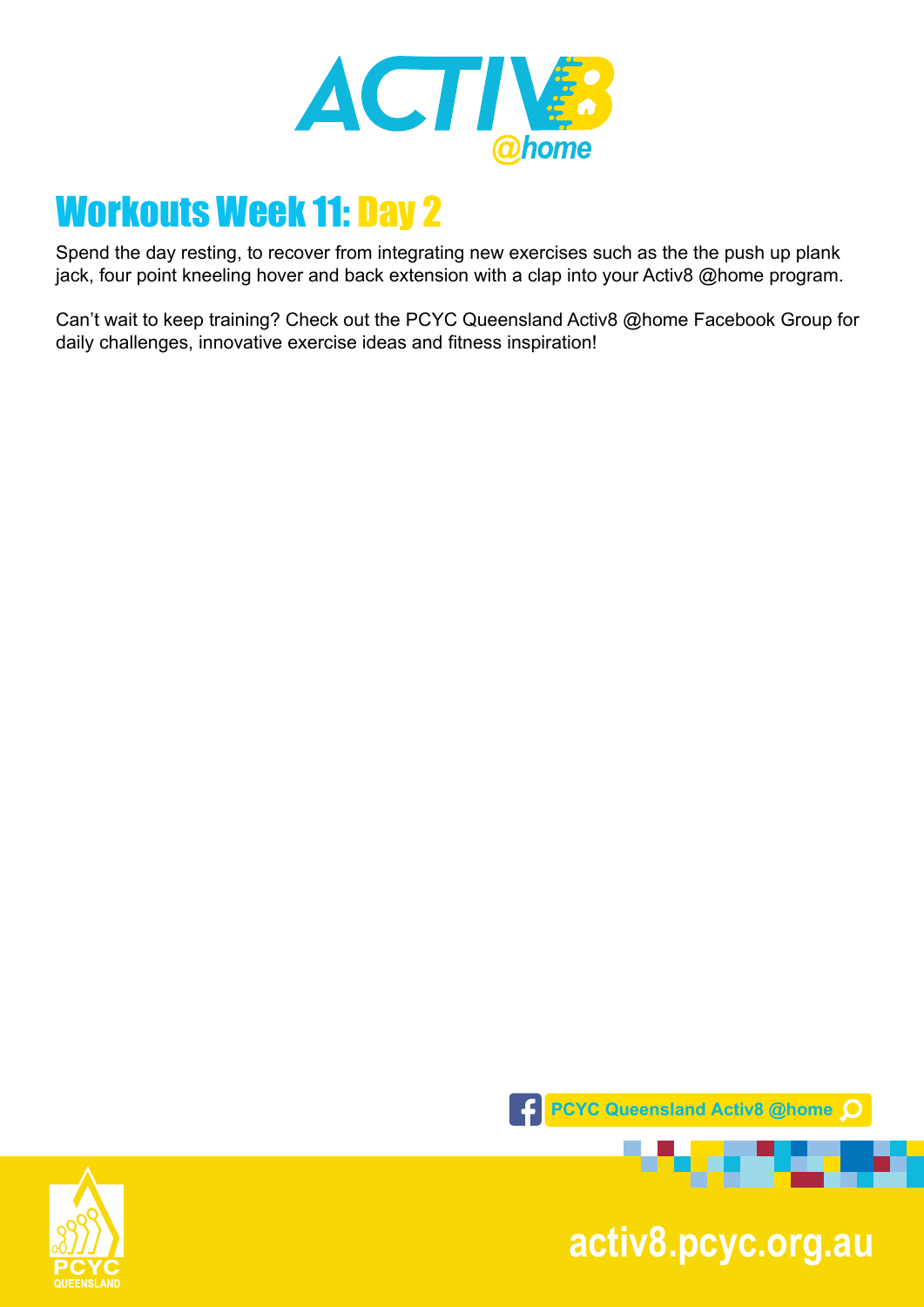

If you don't have dip bars at home, use the arm of a sofa, or steps to perform dips. Utilise a suitably sturdy structure, such as a low brick wall in a courtyard, or a strong, wooden coffee table; which can safely take the weight of your body to perform box jumps. A yoga mat or non-slip rug will provide extra cushioning for elbow to knee push ups and cross crunches. Consider challenging yourself to complete a fourth round of this workout – we believe in you!

| <b>Day 3 Exercises</b>     | <b>Interval</b> | <b>Seconds</b> | $\checkmark$ |
|----------------------------|-----------------|----------------|--------------|
| Squats                     | <b>Work</b>     | 40             |              |
|                            | Rest            | 15             |              |
| Air Skipping               | <b>Work</b>     | 40             |              |
|                            | Rest            | 15             |              |
| <b>Wall Squat</b>          | <b>Work</b>     | 40             |              |
|                            | Rest            | 15             |              |
| Left Lateral Lunge         | <b>Work</b>     | 40             |              |
|                            | Rest            | 15             |              |
|                            | <b>Work</b>     | 40             |              |
| <b>Right Lateral Lunge</b> | Rest            | 15             |              |
| <b>Dips</b>                | <b>Work</b>     | 40             |              |
|                            | Rest            | 15             |              |
| Box Jumps                  | <b>Work</b>     | 40             |              |
|                            | Rest            | 15             |              |
| Elbow to Knee Push Up      | <b>Work</b>     | 40             |              |
|                            | Rest            | 15             |              |
| Cross Crunch               | <b>Work</b>     | 40             |              |
|                            | Rest            | 15             |              |
| <b>Rounds</b>              | $3 - 4$         |                |              |

**FCYC Queensland Activ8 @home O** 



**pcyc.org.au activ8.pcyc.org.au**

. .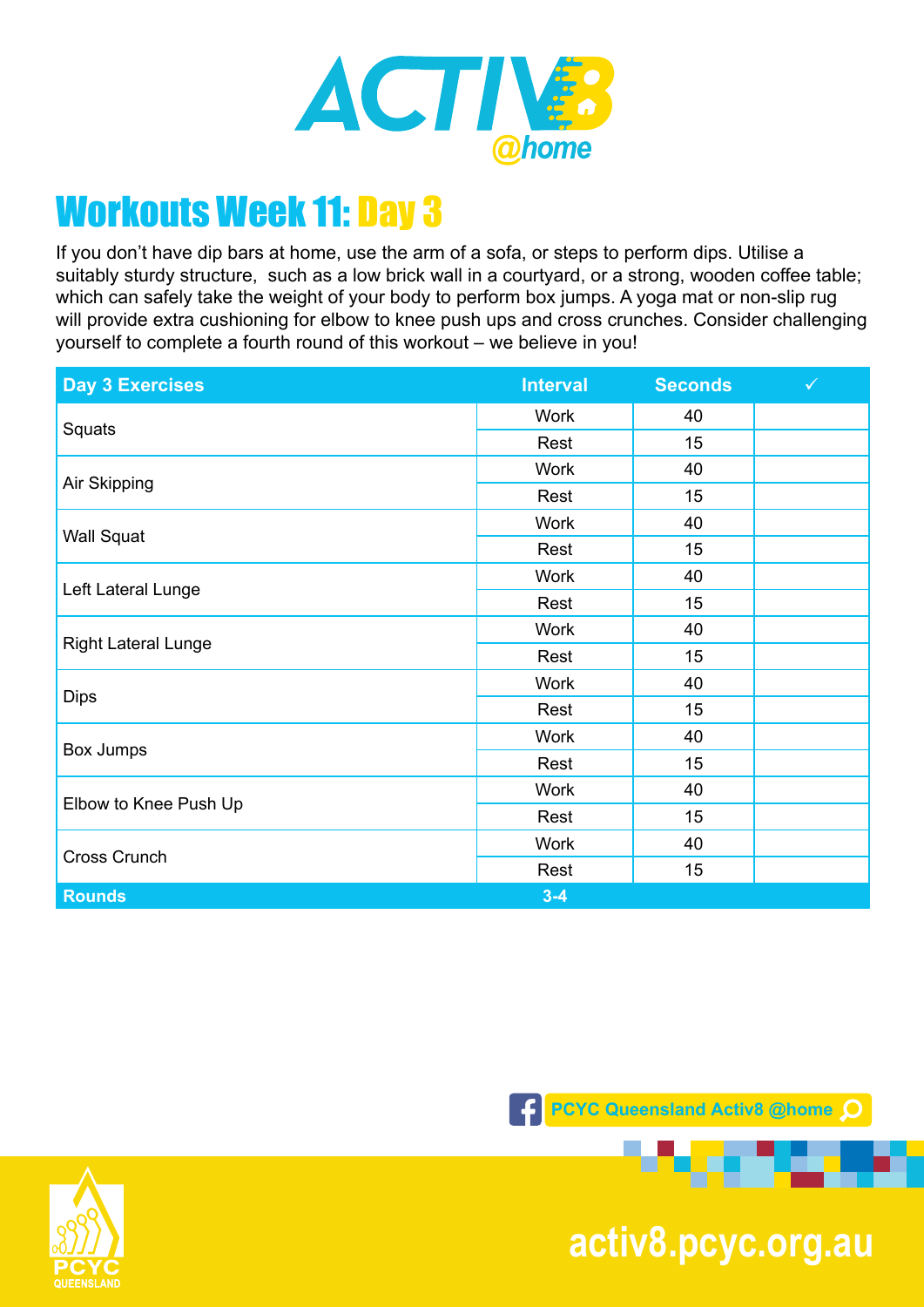

Enjoy a day of rest, after integrating new exercises, the elbow to knee push up and cross crunch into your Activ8 @home program yesterday!

Can't wait to keep training? Check out the [PCYC Queensland Activ8 @home Facebook Group](https://www.facebook.com/groups/2652320985090996/) for daily challenges, innovative exercise ideas and fitness inspiration!



**pcyc.org.au activ8.pcyc.org.au**

. . .

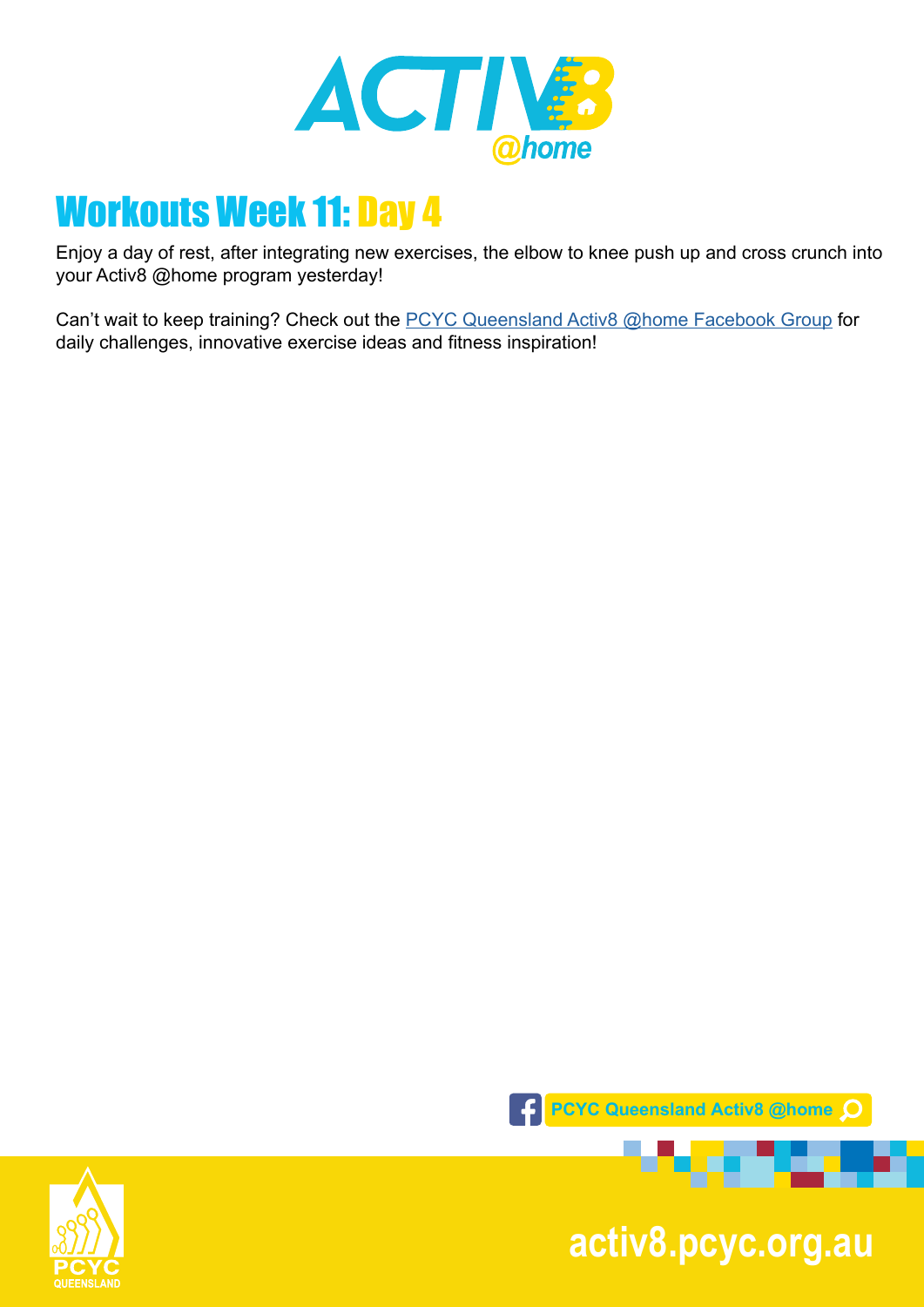

The last workout of the week is comprised of 6 short circuits. Perform 8 rounds of each circuit, before taking an extra long rest so your body can recover, before proceeding to the next circuit. Remember to use an exercise mat, or suitable surface, when performing push ups, sit ups and plank shoulder taps.

| <b>Day 5 Exercises</b>    | <b>Interval</b>  | <b>Seconds</b> | $\checkmark$ |
|---------------------------|------------------|----------------|--------------|
| <b>Circuit 1</b>          |                  |                |              |
| Run on the Spot           | <b>Work</b>      | 20             |              |
|                           | Rest             | 10             |              |
|                           | <b>Work</b>      | 20             |              |
| Push Ups                  | Rest             | 10             |              |
| <b>Rounds</b>             | $\bf{8}$         |                |              |
| Recovery                  |                  | 120            |              |
| <b>Circuit 2</b>          |                  |                |              |
|                           | Work             | 20             |              |
| Shadow Box                | Rest             | 10             |              |
|                           | <b>Work</b>      | 20             |              |
| Sit Ups                   | Rest             | 10             |              |
| <b>Rounds</b>             | 8                |                |              |
| Recovery                  |                  | 120            |              |
| <b>Circuit 3</b>          |                  |                |              |
| Plank Shoulder Taps       | <b>Work</b>      | 20             |              |
|                           | Rest             | 10             |              |
| <b>Alternating Lunges</b> | Work             | 20             |              |
|                           | Rest             | 10             |              |
| <b>Rounds</b>             | $\boldsymbol{8}$ |                |              |
| Recovery                  |                  | 120            |              |

**F** PCYC Queensland Activ8 @home



**pcyc.org.au activ8.pcyc.org.au**

. .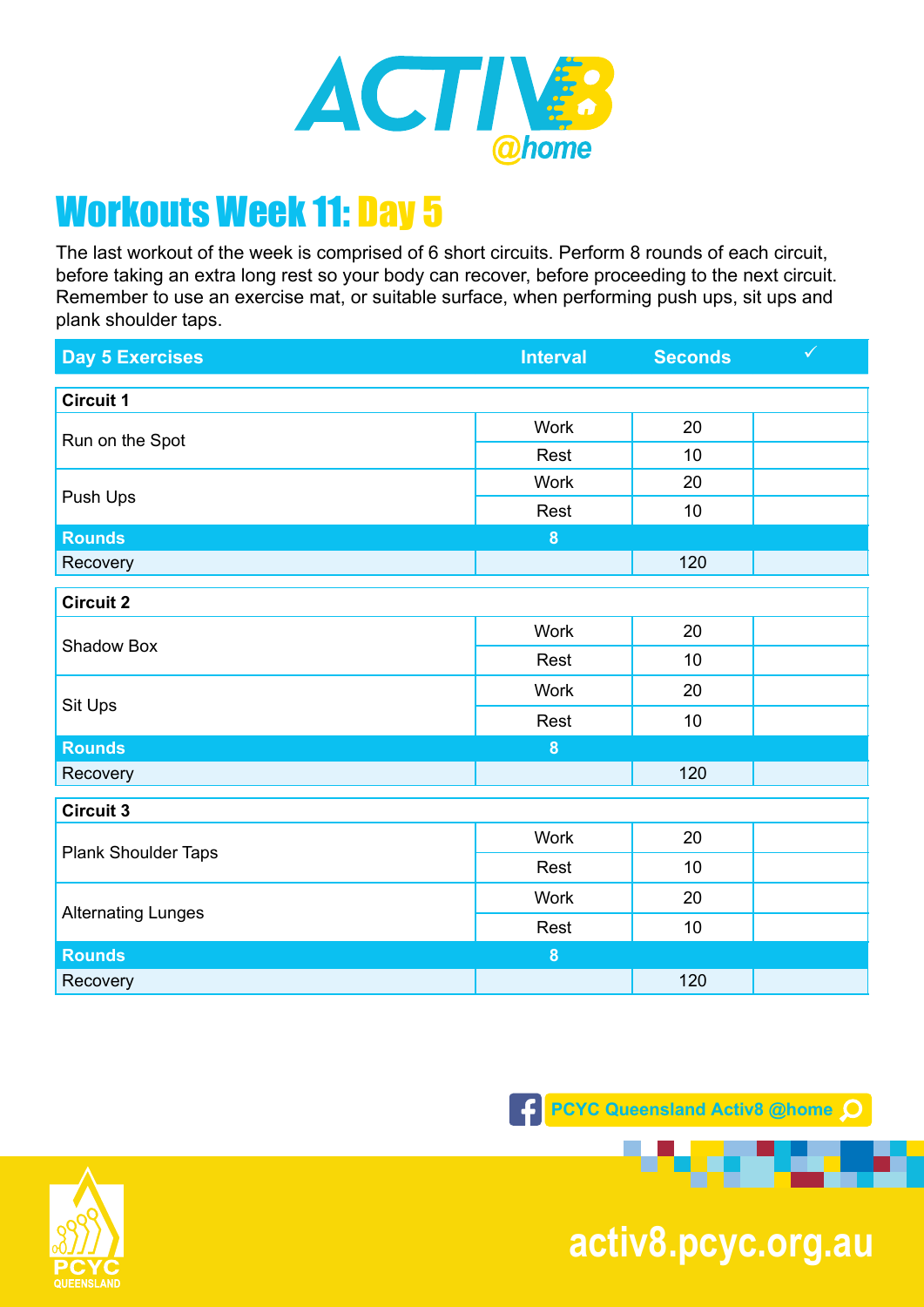

| <b>Circuit 5</b> |  |  |  |
|------------------|--|--|--|
|                  |  |  |  |
|                  |  |  |  |
|                  |  |  |  |
|                  |  |  |  |
|                  |  |  |  |
|                  |  |  |  |
|                  |  |  |  |
|                  |  |  |  |
|                  |  |  |  |

| 180 Degree Squat Jumps | <b>Work</b> | 20  |  |
|------------------------|-------------|-----|--|
|                        | Rest        | 10  |  |
| Squat with Knee Kick   | <b>Work</b> | 20  |  |
|                        | Rest        | 10  |  |
| <b>Rounds</b>          | 8           |     |  |
| Recovery               |             | 120 |  |



and the



**pcyc.org.au**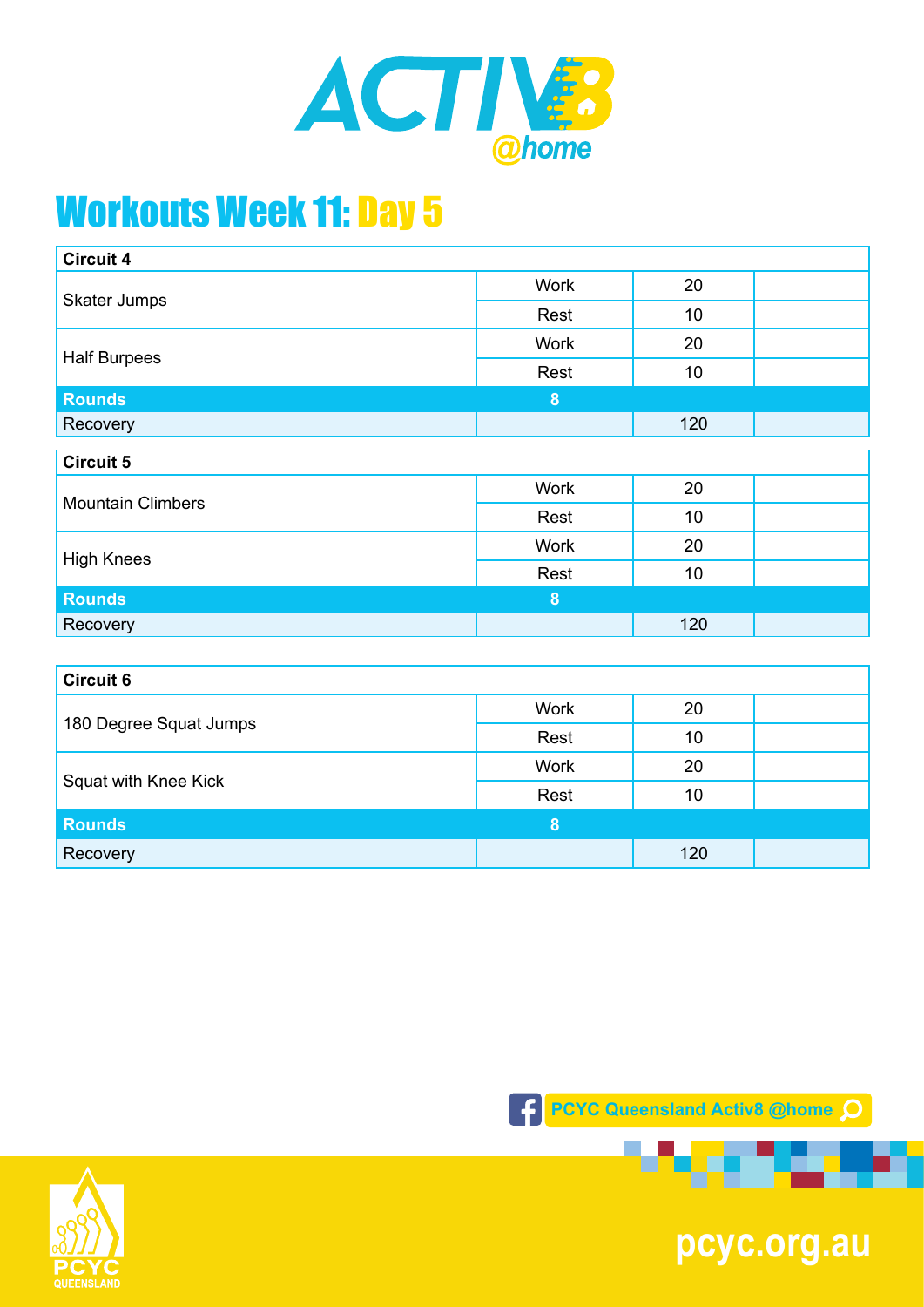

You deserve an entire day of rest, after performing a total of 48 rounds of exercise in yesterday's workout!

Can't wait to keep training? Check out the **PCYC Queensland Activ8 @home Facebook Group** for daily challenges, innovative exercise ideas and fitness inspiration!